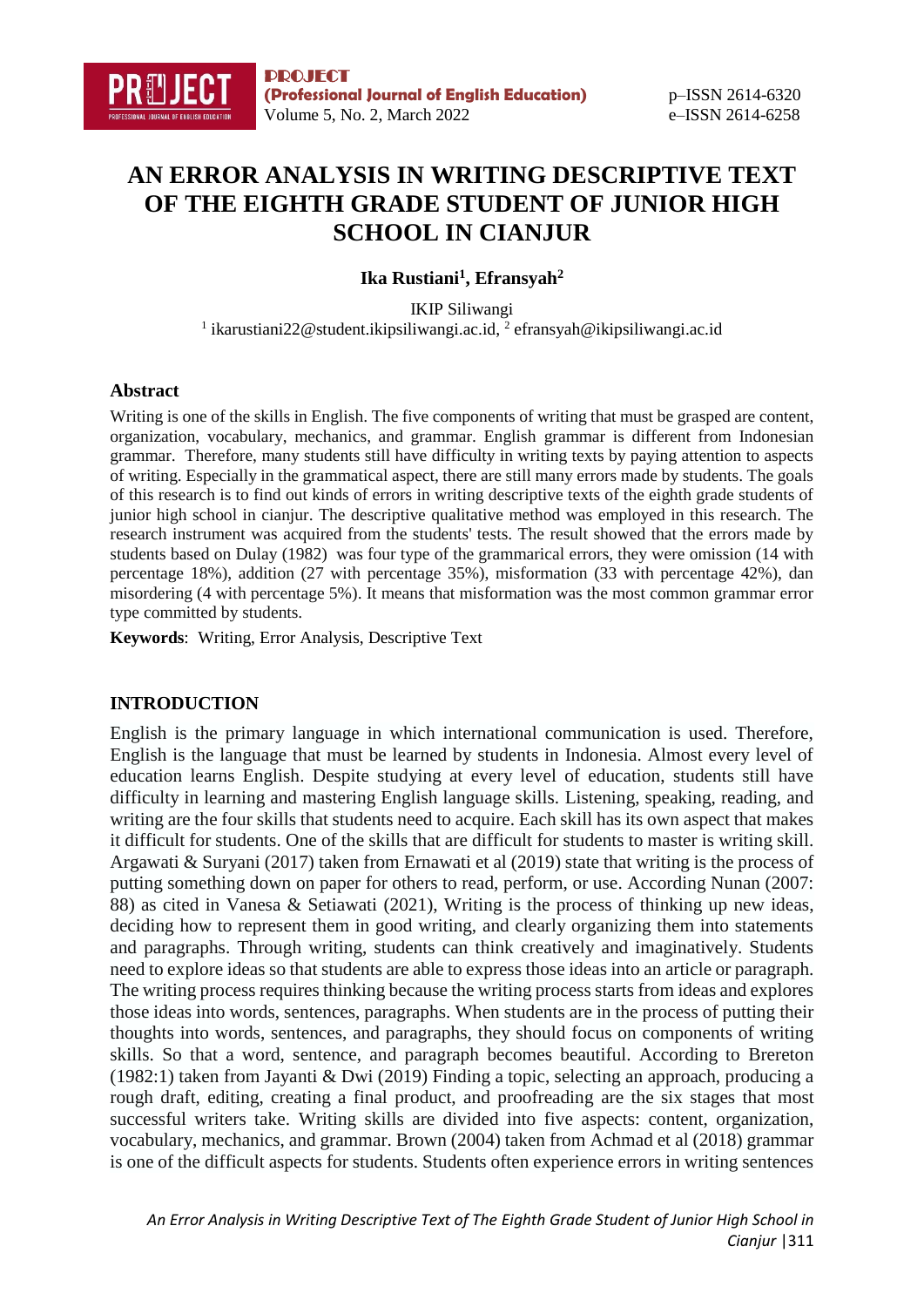

or paragraphs. Mistakes are such as the use of inappropriate vocabulary, the use of the wrong tenses, and the wrong placement of letters or words. Grammar in English is different from grammar in Indonesian. Grammar in English has many tenses. Tenses is a match between sentence forms to describe an event from a time predicate.

At the junior high school level, the basic competence that must be mastered in writing is compiling oral and written texts. The written texts studied by junior high school students in grade 8 are narrative text, recount text, and descriptive text. According to Herizal (2015) taken from Oktafiani & Husnussalam (2021) A descriptive text is one that explains the characteristics of someone, something, or a particular location. Sulandra (2011) as cited in Firdaus (2020) state that A descriptive paragraph communicates or depicts a location, object, or person in such vivid detail that readers can picture it. Descriptive text is a text that aims to describe something such as, people, animals, things, places, and so on. According to Sunarto, et. al (2018) taken from (Lestari, 2021) Identification and description are the generic structures of descriptive text. The tense used in writing descriptive text is the simple present tense. Peronity (2011: 1) taken from Jayanti & Dwi (2019) state that The linguistic elements of descriptive text include the use of the simple present tense to describe the object and the use of an adjective to explain the noun. Simple present tense is the simplest and easiest tense of the other tenses. However, there are still many students who experience writing errors when writing descriptive texts. Harmer (2007:96) as cited in Yuli (2017) Errors are problems that they can't fix on their own and, as a result, require explanation. Students will not comprehend English rules until they make mistakes initially. According to Dulay et. al. (1982:154) taken from Yuli (2017) Errors are classified as follows: omission, addition, misformation, and misordering. In this research, the researcher clarifies errors based on the type of error proposed by Dulay. This research aims to find out the type of errors and to find out the dominant type of errors in writing descriptive text of eighth grade of junior high school. The researcher conducted this paper under title "An Errors Analysis in Writing Descriptive Text of The Eighth Grade of Junior High School in Cianjur".

### **METHOD**

The qualitative method was applied in this research to examine at the students' errors when producing descriptive text. According to Toendan (2015:151) taken from (Irine, 2020) Descriptive research is a kind of research that entails gathering information in order to explain existing circumstances. The goal of descriptive research is to create a systematized and accurate description of a certain thing based on facts, Suryana (2010) taken from Royani & Sadiah (2019). The researcher was conducted in SMP Negeri 1 Pacet. the researcher just took one class at the sample, it was the eighth grade in VIII-F as a sample that consisted of 12 Students. The researcher gave the test for students to write descriptive text. This test should be completed by the students in order to find out the errors in their writing descriptive text. There were various actions taken to investigate the error. The first step was the researcher was identifying of the errors, the second was classification of the errors, the third was explaining of errors, and the last was making evaluation and correction of errors. The formula employed by the researcher was:

$$
Pe=\frac{Fe}{T}\times 100\%
$$

**Note: Pe= Percentage of students' errors Fe= Frequencies of errors T= The total number of words** 

312 | *An Error Analysis in Writing Descriptive Text of The Eighth Grade Student of Junior High School in Cianjur*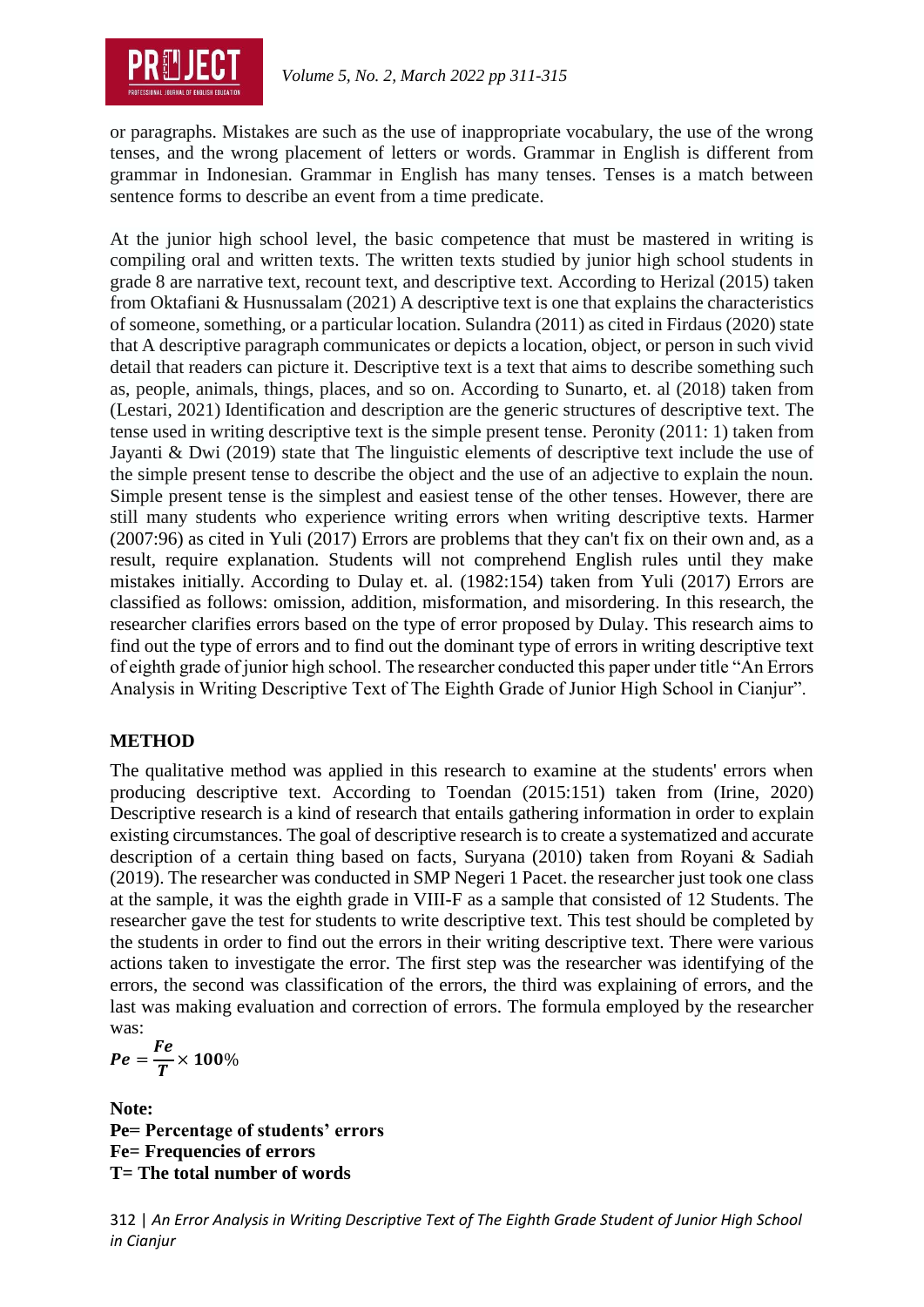

#### **RESULTS AND DISCUSSION**

#### **Results**

The identification of errors was provided by the researcher in the table as follow:

|                | Table 1.              |                        |    |                |                     |                                       |                   |      |
|----------------|-----------------------|------------------------|----|----------------|---------------------|---------------------------------------|-------------------|------|
|                |                       |                        |    |                |                     | The number of errors made by students |                   |      |
| N <sub>O</sub> | <b>STUDENTS</b>       | <b>KINDS OF ERRORS</b> |    |                | <b>NUMBER</b><br>OF | <b>NUMBER</b><br>OF                   | <b>PERCENTAGE</b> |      |
|                |                       | <b>OM</b>              | AD | MF             | <b>MO</b>           | <b>ERRORS</b>                         | <b>WORDS</b>      |      |
|                | Students 1            | $\overline{2}$         | 4  | 7              |                     | 14                                    | 120               | 12%  |
| 2              | Students 2            | 1                      | -  | 2              | 1                   | 4                                     | 87                | 5%   |
| 3              | Students 3            | $\overline{2}$         |    | 1              | 1                   | 4                                     | 79                | 5%   |
| 4              | Students 4            | 1                      |    |                |                     | 1                                     | 95                | 1%   |
| 5              | Students 5            | 2                      | 6  | 7              |                     | 15                                    | 95                | 16%  |
| 6              | Students 6            | 1                      | 2  |                |                     | 3                                     | 93                | 3%   |
| 7              | Students <sub>7</sub> | 1                      | 7  | $\mathfrak{D}$ |                     | 10                                    | 117               | 9%   |
| 8              | Students 8            |                        | 1  | 4              |                     | 5                                     | 111               | 5%   |
| 9              | Students 9            |                        | 1  | 8              |                     | 9                                     | 88                | 10%  |
| 10             | Students 10           | 3                      | 2  |                |                     | 6                                     | 114               | 5%   |
| 11             | Students 11           |                        | 2  | -              |                     | 2                                     | 66                | 3%   |
| 12             | Students 12           | 1                      | 2  | $\overline{2}$ |                     | 5                                     | 73                | 7%   |
|                | <b>TOTAL</b>          | 14                     | 27 | 33             | 4                   | 78                                    | 1138              | 100% |
| ∩.             |                       |                        |    |                |                     |                                       |                   |      |

Note:

**OM= Omission MF= Misformation AD= Addition MO= Misordering**

From the table above, it can be seen that the most errors made by students was on misformation with a score of 33. And the lowest error made was on misordering with a score of 4. And then, 14 scores for omission and 27 scores for addition. So the total error made by students is 78 scores.

|                |                  | Table 2.                               |            |
|----------------|------------------|----------------------------------------|------------|
|                |                  | The number of students who made errors |            |
| N <sub>O</sub> | <b>KINDS OF</b>  | <b>NUMBER OF</b>                       | PERCENTAGE |
|                | <b>ERRORS</b>    | <b>ERRORS</b>                          |            |
|                | Omission         | 14                                     | 18%        |
| 2              | Addition         | 27                                     | 35%        |
| 3              | Misformation     | 33                                     | 42%        |
|                | Misordering      |                                        | 5%         |
|                | Number of errors | 78                                     | 100%       |

From the table 2 above, the total number of descriptive text errors committed by students was 78 from 12 students, according to the calculations. The most common error was misformation, which they committed 33 errors (42% ).The lowest errors was misordering, which they made 4 errors (5%). Meanwhile, the students made 27 (35%) errors of addition and 14 (18%) errors of omission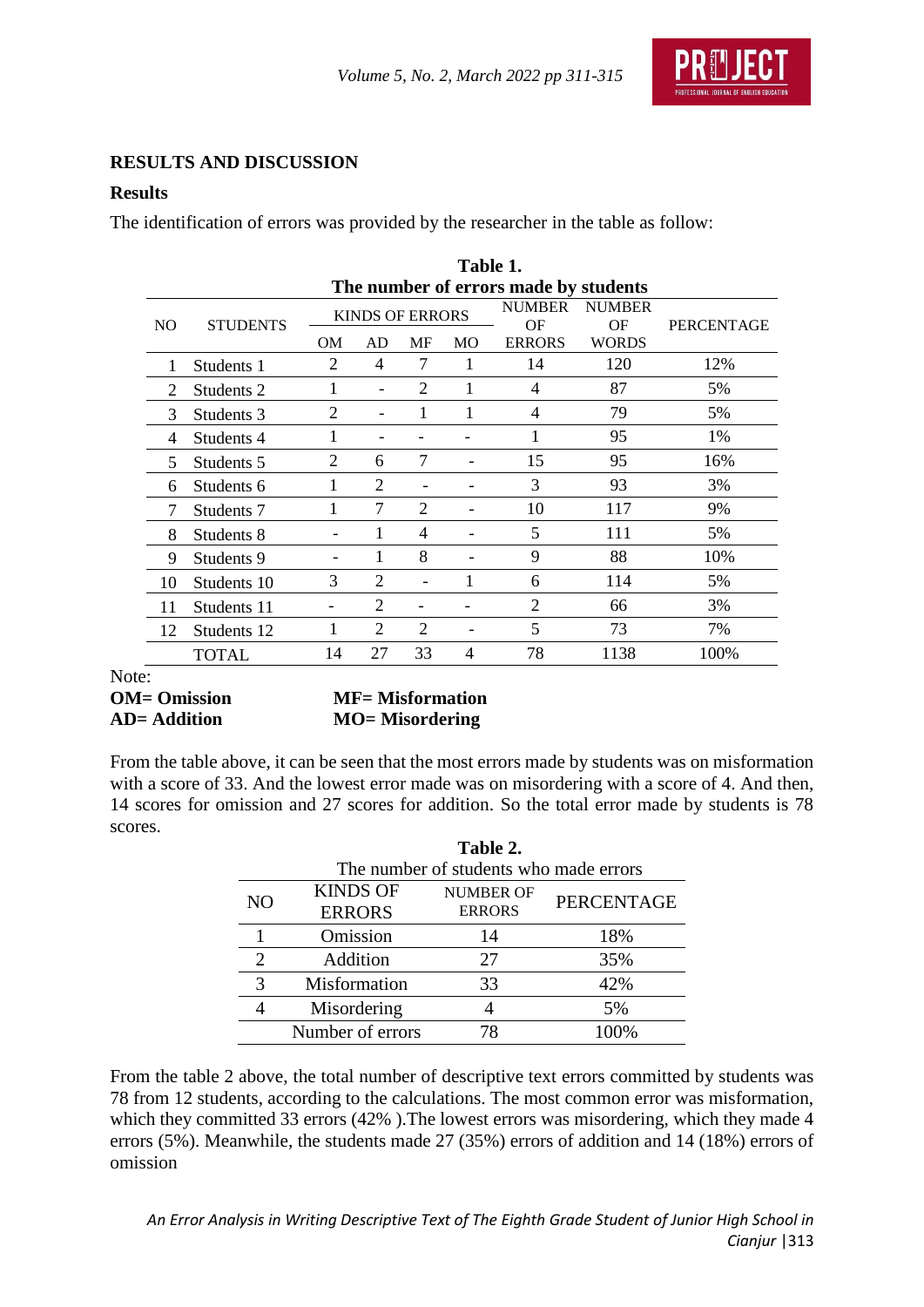

#### **Discussion**

According to the results of the students' error analysis, students continue to make several errors when writing descriptive text. Errors were categorized into five kinds: omission, addition, misformation, and misordering. It can be explained that four type of errors are as follow:

1. Omission

The researcher discovered that students committed 18% omission errors after analyzing the data. Based on table 1 above, out of 12 students only 3 students did not have omission errors. In this type of error, students forgot to put s and es in the verb for the subject she, he it. and also students forgot to add the word for possession.

| Here some examples: |  |  |
|---------------------|--|--|
|---------------------|--|--|

| Students writng               | Correction                      |
|-------------------------------|---------------------------------|
| Panda look like dolls         | Panda looks like dolls          |
| Panda body looks a bit fat    | Panda's body looks a bit fat    |
| Panda food is cane and bamboo | Panda's food is cane and bamboo |

2. Addition

After analysing the data, the students made 35% addition errors. In this type of errors, students brought up some words that shouldn't appear in the sentence. Here some examples:

| TIVIV SUMIV VAAMPIVS.           |                             |
|---------------------------------|-----------------------------|
| Students writing                | Corection                   |
| Panda really like to eat bamboo | Panda really like eat bambo |
| Panda like to play              | Panda like play             |
| Panda's is a cute animal        | Panda is a cute animal      |

#### 3. Misformation

After analysing the data, the students made 42% misformation errors. In this type of errors, students use the wrong verb in the sentence. Incorrect usage of possessive pronoun terms is another error students make while writing descriptive text. Here some examples:

| Students writing                      | Correction                                                                      |
|---------------------------------------|---------------------------------------------------------------------------------|
| Panda can find in dense bamboo forest | Panda can be found in dense bamboo                                              |
|                                       | forest                                                                          |
| Panda have a black and white fur      | Panda has a black and white fur                                                 |
|                                       | The panda's thick fur is creamy white, The panda's thick fur is creamy white,   |
|                                       | with large black patches on its legs, with large black patches on its legs,     |
|                                       | shoulders, ears, and nose, and the area shoulders, ears, and nose, and the area |
| around their distinctive little eyes. | around its distinctive little eyes.                                             |

4. Misordering

After analysing the data, the students made 5% misordering errors. In this type of error, only a few students experienced it. This can be seen in the small percentage compared to the other three errors. In this error, students misplaced the word in the sentence. Here some examples:

| <b>Students Writing</b>      | Correction                                                                            |
|------------------------------|---------------------------------------------------------------------------------------|
| Black and white panda color  | Panda has black and white color                                                       |
|                              | Panda has 2 hands and 2 foots, thick hairy Panda has 2 hands and 2 foots, thick hairy |
| and coloured black and white | and black and white color                                                             |